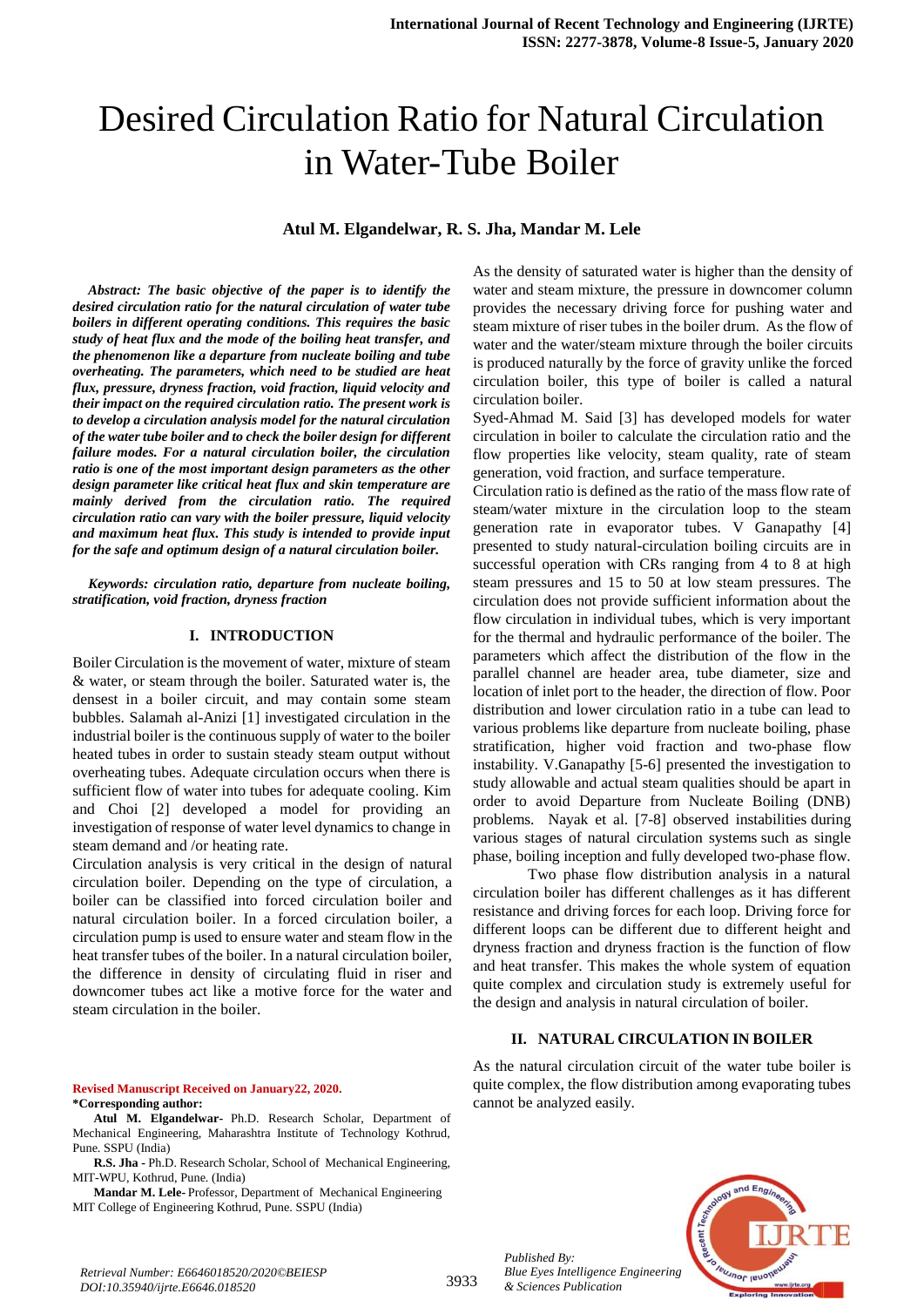In the conventional approach, an equivalent flow resistance for parallel evaporating tubes, risers, and downcomer are estimated to calculate the overall flow in the circulation circuit.

This does not provide sufficient information about the flow circulation in individual tubes, which is very important for the thermal and hydraulic performance of the boiler. Circulation analysis is very critical in a design of natural circulation boiler. Depending on the type of circulation, a boiler can be classified in to forced circulation boiler and natural circulation boiler. In a forced circulation boiler, a circulation pump is used to ensure water and steam flow in the heat transfer tubes of the boiler.



**Fig. 1.Circulation circuit of boiler**

Fig.1. shows the typical arrangement for the water-tube, natural-circulation boiler with an external steam drum and external downcomers and riser pipes. Feedwater enters the drum from an economizer. This mixes with the steam/ water mixture inside the drum. Downcomers carry the resultant cool water to the bottom of the evaporator tubes while external risers carry the water/steam mixture to the steam drum. The heat transfer tubes also act as risers for generating steam

# **A. Mathematical Modelling- Natural Circulation**

 A typical water tube boiler consists of drum, downcomer, evaporator tubes and riser. Fig.1 shows the typical circulation circuit of a boiler. Downcomer pipes are connected to the drum and saturated water of the drum flows through the downcomer. These downcomer pipes join the steam drum and the evaporator tubes. Saturated water of drum enters the evaporator tubes through the downcomer pipe and finally rises due to decrease in density as the evaporation starts in evaporator tubes. The evaporator tubes receive heat from flue gas and transfer it to the saturated water flowing through these tubes. This water and steam mixture re-enters the boiler drum through riser pipes. The difference of density in riser and downcomer column provides the driving head for the flow circulation in the evaporator tube. The driving head can be calculated as follows (Gullichsen J. [9]).

$$
\Delta p = \rho_l g H - \rho_v g H \tag{1}
$$

Where,  
\n
$$
\Delta p
$$
 – Driving force,

 $\rho_1$  -Density of saturated water in downcomer column.  $\rho_{\nu}$  – Density of saturated water and steam mixture in riser column,

 $H$ - Height of riser and downcomer column.

And the pressure drop in the circuit can be calculated as follows,

$$
\Delta P = KQ^2 \tag{2}
$$
  
Where,

 $K$  - Flow resistance of the circulation loop,

 $\overline{\mathsf{Q}}$  - Flow in the circulation loop.

 $\Delta P$ - Pressure drop in circulation circuit

Pressure drop can be calculated by Lockhart- Martinelli equation. In Lockhart Martinelli method of two-phase pressure drop calculation, pressure drop calculation is done assuming the single-phase flow and multiplying with two phase multipliers (Marian Trela, et al [10]).

The following equation shows the application of a two-phase multiplier for the calculation of pressure drop.

$$
\Delta P_{friction} = \phi^2_{\text{ltt}} \times \Delta P_{\text{l}} \tag{3}
$$

$$
\Delta P_{friction} = \phi^2_{\text{vtt}} \times \Delta P_v \tag{4}
$$

Where,  $\Delta P_1$  and  $\Delta P_v$  are the single-phase pressure drop for liquid and gas.

Their respective two-phase multipliers are calculated by using the following equation.

$$
\phi^2_{\text{it}} = 1 + \frac{c}{x_{\text{it}}} + \frac{1}{(x_{\text{it}})^2}, \text{for } Re_l > 4000 \tag{5}
$$

$$
\phi^2_{\text{ vtt}} = 1 + CX_{\text{tt}} + (X_{\text{tt}})^2, \text{for } Re_v < 4000 \tag{6}
$$

Here,  $X_{tt}$  is Martinelli parameter and calculated by using following equation.

$$
X_{tt} = \left(\frac{1-x}{x}\right)^{0.9} \left(\frac{\rho_v}{\rho_l}\right)^{0.5} \left(\frac{\mu_l}{\mu_v}\right)^{0.1} \tag{7}
$$

As the density in the riser column is the function of flow, eq. (1) can be also written as a function of flow. These two equations can be computationally solved to calculate the flow and the pressure drop in the circulation circuit. This can be graphically shown in fig.2, where driving force decreases with increase in flow and the pressure drop increases with increase in flow. The difference of density decreases at higher flow due to decrease in dryness fraction in riser column, which finally results in decrease in driving force The intersecting point, where these two lines join indicates the mass flow rate of the circuit.



**Fig. 2.The nature of circulation in a typical circulation circuit of a boiler.**

*Published By: Blue Eyes Intelligence Engineering & Sciences Publication* 

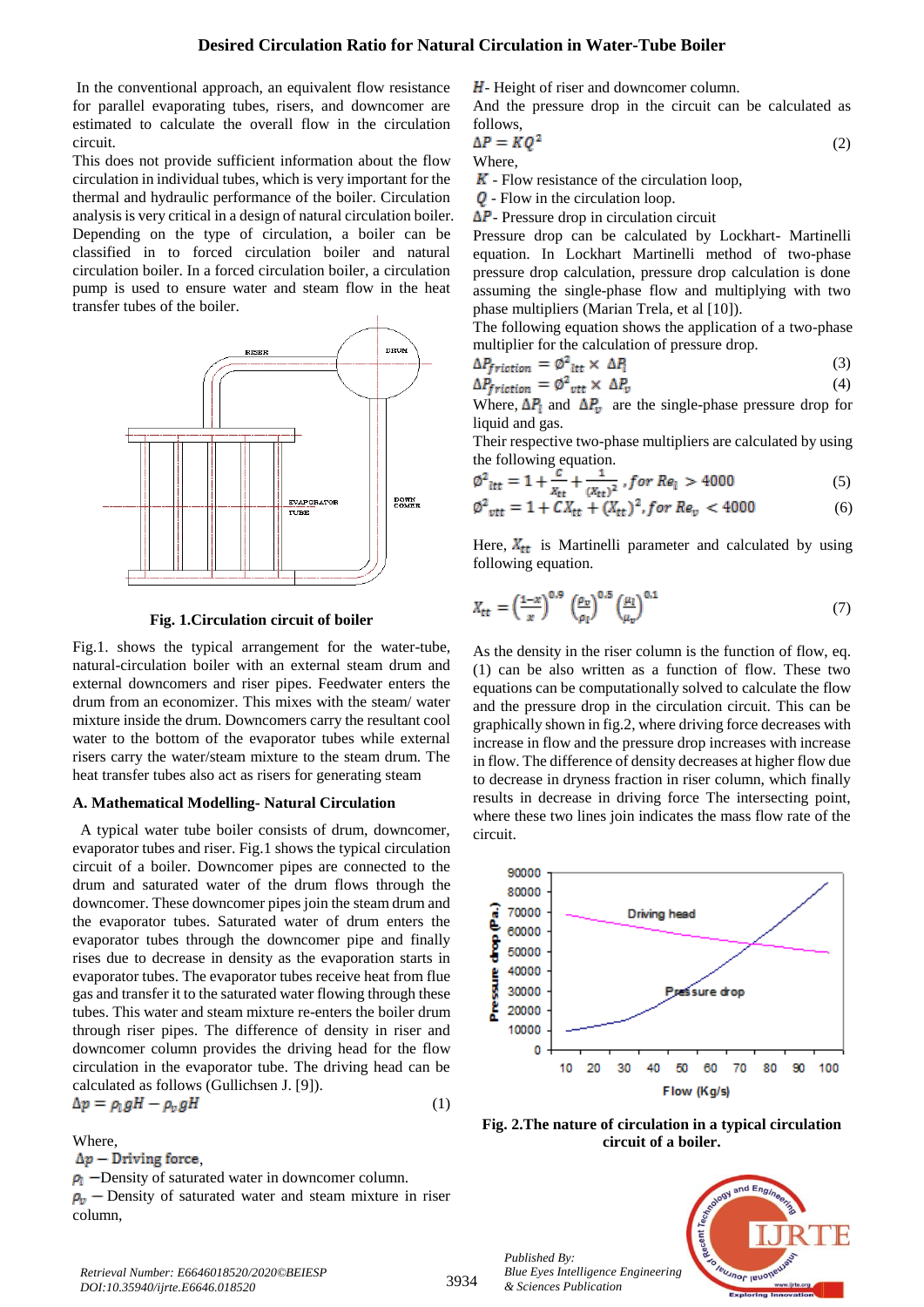#### **III. DESIGN AND ANALYSIS**

The design of the circulation circuit of a natural circulation of boiler is extremely critical as the heat transfer tubes require to have sufficient water flow to ensure cooling of these tubes.

It becomes more critical, if these heat transfer tubes are exposed to high flame temperature radiation leading to very high heat flux in a furnace section of a fired boiler. The performance of a circulation circuit is measured by circulation ratio. Circulation ratio is defined as the ratio of the mass flow rate of steam/water mixture in circulation loop to the steam generation rate in evaporator tubes.

$$
Circulation ratio = \frac{ms + mw}{ms}
$$
 (8)

This is just an indicator of the hydraulic performance of the boiler but it does not provide the sufficient information about the failure mechanism of the boiler tubes. In some boiler design, a low circulation ratio like 5-10 can be sufficient, but in some other boiler design even a moderate circulation ratio like 20-30 is not enough.

The required circulation ratio is very important parameter in the water tube boiler design and is the function of boiler type, design and operating parameter. The design of a circulation loop requires the insight about the various failure modes due to poor circulation in the boiler.

#### **Some of the prominent circulation problems can be listed as follows.**

- A.Departure from nucleate boiling.
- B.Phase stratification.
- C.Higher void fraction.
- D.Flow instability.
- E. Flow mal-distribution

#### **A. Departure from nucleate boiling**

In the normal circumstance, the mode of the boiling heat transfer in a boiler is the nucleate boiling. In this condition bubble generation takes place at the heat transfer surface and this bubble is carried away due to buoyancy effect, keeping the heat transfer surface wet. In this condition, the bubbles generated on the wall are well distributed in the whole tube cross section. If the heat flux is increased beyond a particular limit, the rate of bubble generation exceeds the rate at which it is carried away. This can cause steam blanketing over the heat transfer surface and can cause overheating of heat transfer tube due to reduction in cooling. This phenomenon is called departure from nucleate boiling. In this condition, a thin film of steam will be adhered at the heat transfer surface, which acts like insulation for the cooling of heat transfer tubes. This is the most prominent failure mode in a natural circulation boiler and is primarily function of heat flux, steam dryness & mass flow rate. In a normal steam generator, the average heat flux is much lower than the critical heat flux. But the peak heat flux can be higher due to higher flame temperature. Due to this reason the average heat flux should be limited to 25 % of the critical heat flux. The critical heat flux is the function of pressure, steam quality and the orientation of the heat transfer tube. A vertical tube can accept much higher heat flux than a horizontal tube. The critical heat flux decreases with the increase in boiler pressure and dryness-fraction.

As the circulation ratio is the inverse of steam dryness fraction, the boiler with higher circulation ratio can accept higher heat flux.

#### **B. Phase stratification**

In a horizontal tube, if the flow velocity is not sufficiently high, the bubble generated at the bottom surface rises to the upper wall and get accumulated. This creates the phase stratification, where the water and steam flow as separated phase. The phase stratification is primarily due to the dominance of gravitational force over the inertial force. It primarily occurs at lower velocity, where the inertial force is low. If the flow velocity is sufficiently high, the bubble generated at the bottom surface is carried by the flow. This does not allow phase stratification to take place. If the heat flux is high, it requires higher mass velocity to avoid phase stratification. The separated steam phase can lead the overheating of the tube and cause tube burnout, if it gets exposed to the high temperature flame. As the stratified flow can cause the tube burnout under high heat flux condition and the flow rate should be large enough to avoid phase stratification. The minimum mass flux required to avoid phase stratification is called the critical mass flux. At the moderate heat flux, it requires to have a critical mass flux to avoid flow stratification. This critical mass flux is the function of steam dryness and boiler pressure. The critical mass flux increases with increase in steam dryness fraction. The phase stratification phenomenon can be drastically decreased by increasing the tube inclination. It almost disappears if the inclination angle goes beyond  $25^{\circ}$  [11].

### **C. Higher void fraction**

Void fraction is the ratio of volumetric flow rate of vapour phase to the total volumetric flow. Void fraction can be calculated by using Smith's correlation. (Smith, S. L. [12])

$$
\alpha = \left[1 + 0.4 \frac{\rho_v}{\rho_l} \left(\frac{1-x}{x}\right) + 0.6 \frac{\rho_v}{\rho_l} \left(\frac{1-x}{x}\right) \left\{\frac{\rho_l}{\rho_v} + 0.4 \left(\frac{1-x}{x}\right)}{1 + 0.4 \left(\frac{1-x}{x}\right)}\right\}^{1/2}\right]^{-1} (9)
$$

Higher void fraction means higher volume of the heat transfer tube is occupied by steam. This is a very important parameter for the prediction of the tube burnout problem. This is often used as an indicator to predict the reliability of a boiler, as the higher void fraction can lead to departure from nucleate boiling and multiphase flow instability. Due to the lower difference of vapour and liquid density in a high-pressure boiler, it has low void fraction even at higher dryness fraction. Due to this reason, a high-pressure boiler can tolerate lower circulation ratio in comparison with a low-pressure boiler.

In a boiler design the void fraction should be kept below a specified limit to eliminate tube overheating problem due to departure from nucleate boiling and two-phase flow instability.

# **D. Flow instability**

If the boiler is made of many parallel tubes, some of these tubes can acts like riser and other can act like a downcomer. If a certain type of instability can cause upward flow in the downcomer and downward flow in riser tubes, it can cause an undesirable flow and pressure fluctuation in circulation circuit.



*Published By: Blue Eyes Intelligence Engineering & Sciences Publication*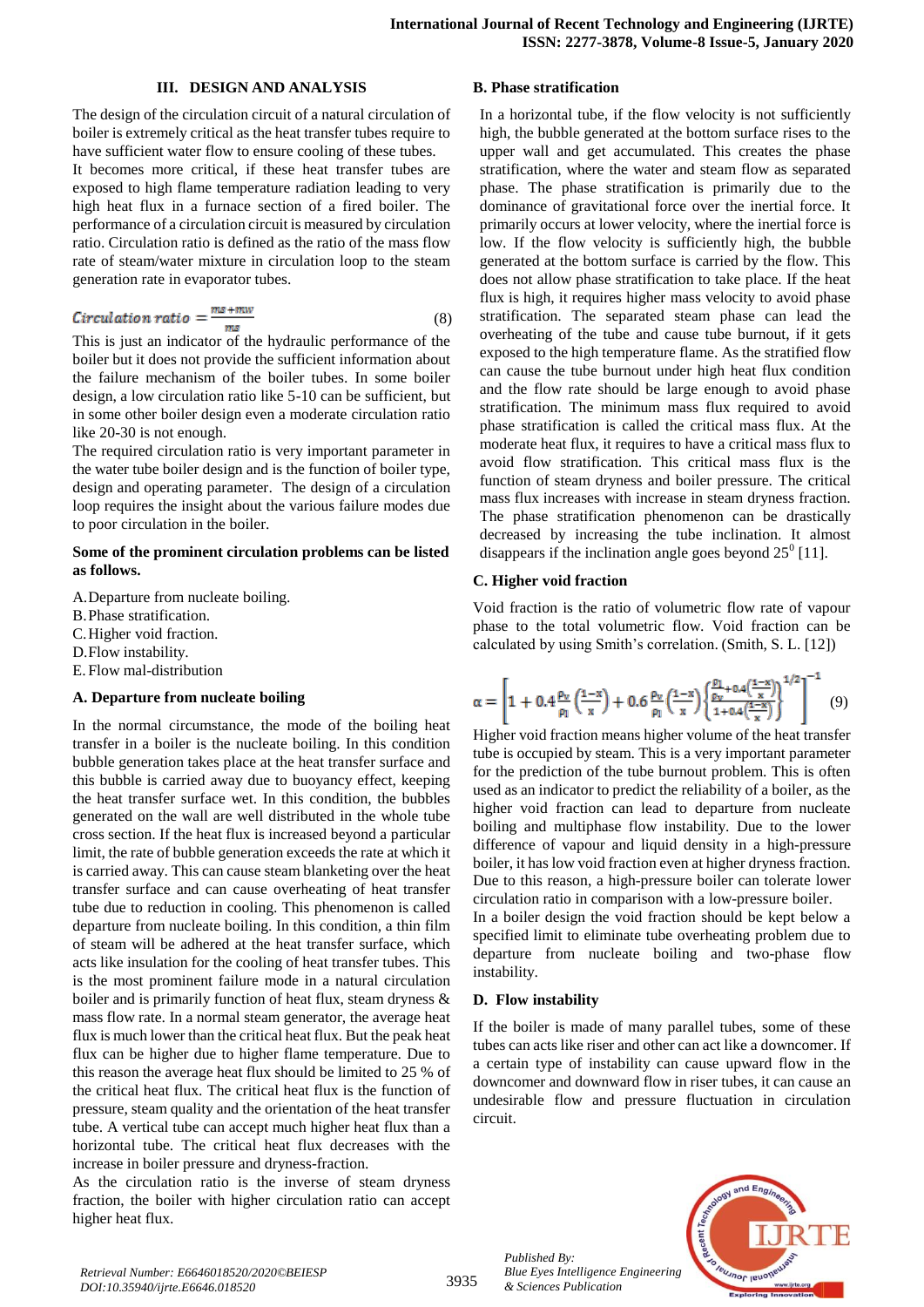This phenomenon can be explained as follows. In normal condition, pressure drop increases with increase in flow but in certain circumstances pressure drop can actually decrease with increase in flow rate. This primarily happens due to decrease in steam dryness at higher flow, which finally results in decrease in circuit pressure drop. This behaviour of circulation circuit has been shown in fig.3.

In this case for a same pressure drop, there are three possible values of flow and flow can oscillate among these flow conditions, if a certain disturbance in circuit arises.

In some of the situation, flow can be significantly low causing tube burnout problem and this situation should be avoided by designing an appropriate circulation circuit.



**Fig.3. Flow pressure drop characteristics**

# **E. Flow mal-distribution**

As the circulation circuit in boiler is quite complex and normally flow distribution among riser is not analysed. In conventional approach, an equivalent flow resistance for parallel risers and downcomer is estimated to calculate the overall flow in circulation circuit. This does not provide the sufficient information about the flow circulation in individual tubes, which is very important for the thermal and hydraulic performance of the boiler.



# **Fig.4. Flow mal-distribution in evaporator tubes (6 TPH CPF boiler manufactured by Thermax Ltd.)**

Fig.4 presents the variation of dryness fraction in individual tubes. This shows approximately 30 % variation in dryness fraction among the parallel riser tubes. This type of variation can be seen in a well-designed circulation circuit. If proper care is not taken during the design, this variation can be extremely high and alarming. During the circulation circuit design, flow mal-distribution should be analysed and corrected by changing the size and position of the riser and downcomer. All the analysis mentioned in previous section should be done on the most critical tube identified by flow distribution analysis of a circulation circuit.

# **IV. RESULT & DISCUSSION**

# **Case study**

# **A. Geometrical description of a water tube boiler**

A furnace of a water tube boiler of 35 TPH capacity designed and manufactured by Thermax Ltd is selected for the natural circulation analysis. Fig.5 shows the schematic of a water tube boiler with a reciprocating grate combustor. Boiler has two drums and are referred as steam and water drum. Steam and water drums are connected by set of convective tube bank. Heat is generated in the furnace due to the combustion of biomass over the reciprocating grate and is partially transferred to the water wall placed around the furnace. Hot flue gas enters the superheater tube bank and convective tube bank. Furnace is made of water tube design and the evaporation of water takes place after picking the heat from the flue gas. The water and steam mixtures move upward due to the buoyancy effect and finally enters the boiler drum through the risers. Evaporator tubes receive the water from downcomers connected to the water drum. This completes the natural circulation. A natural circulation network consists of downcomers to carry the drum water to evaporator tubes and risers to carry water-steam mixture to the steam drum.





# **B. Basic construction of water tube boiler**

Fig.6 shows the circulation flow diagram of the water tube furnace of the boiler. Due to symmetry, one half of the circuit has been taken for the analysis.

The length and diameter of all tubes, headers, risers and downcomers are given in Table 1 circulation network includes the drum with 7 risers, 4 downcomers and 94 evaporating tubes, which are placed in lower and upper manifolds.

The dimensional details of the circulation circuit are listed in Table1.



*Retrieval Number: E6646018520/2020©BEIESP DOI:10.35940/ijrte.E6646.018520*

*Published By: Blue Eyes Intelligence Engineering & Sciences Publication*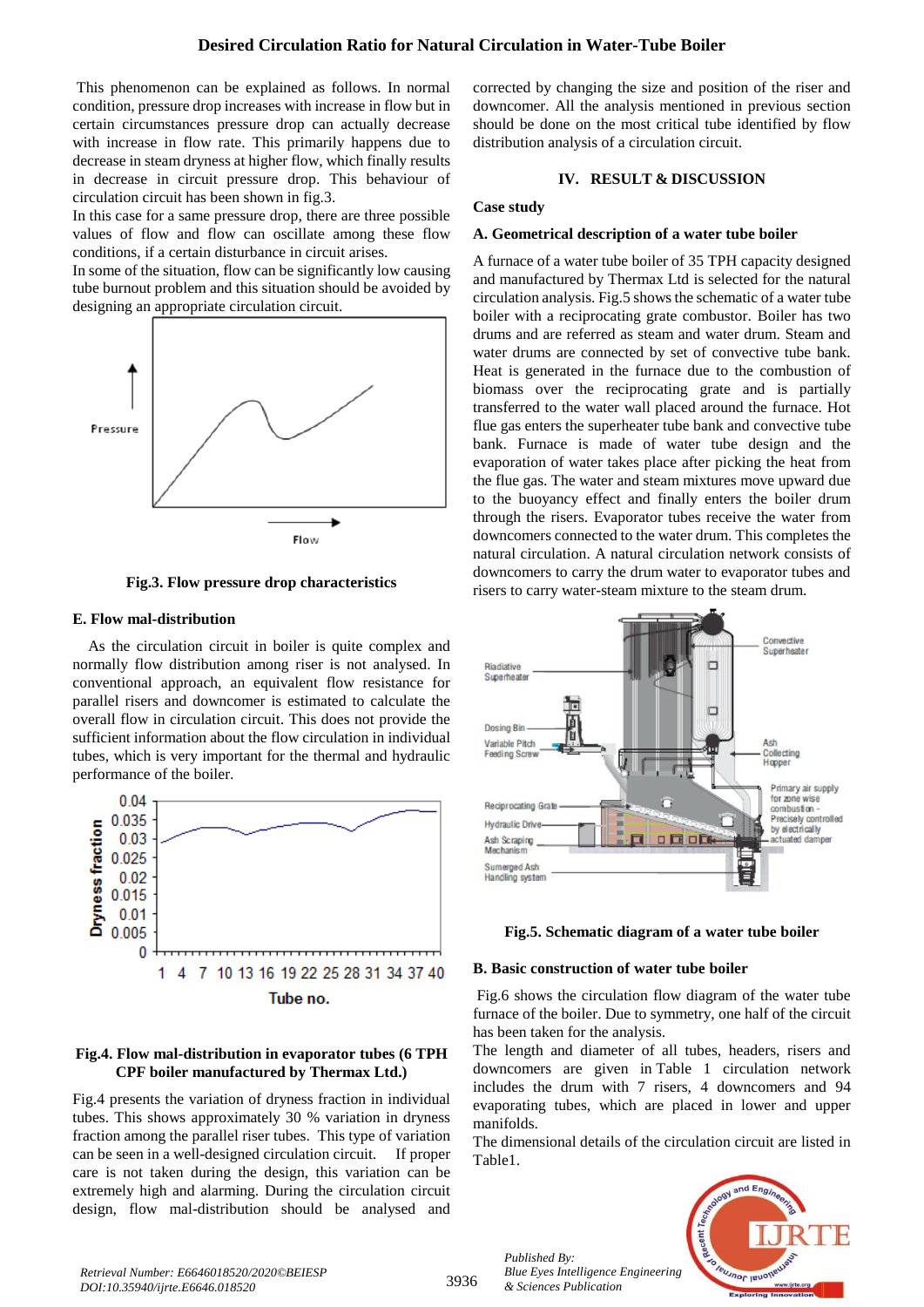| Sr.            | <b>Description</b>                | Dimensions are in mm        | Quantity       |
|----------------|-----------------------------------|-----------------------------|----------------|
| No.            |                                   |                             |                |
| 1              | <b>Bottom Header</b><br>Dimension | OD 273 X 9.27 THK X 2300    |                |
| $\overline{c}$ | Top Header<br>Dimension-1         | OD 323.9 X 10.91 THK X 2300 |                |
| 3              | Top Header<br>Dimension-2         | OD 323.9 X 10.91 THK X 1200 |                |
| 4              | Number of tubes                   | OD 50.8 X 3.25 THK X 8000   | 12             |
| 5              | Number of tubes                   | OD 50.8 X 3.25 THK X 6500   | 23             |
| 6              | Number of tubes                   | OD 50.8 X 3.25 THK X 6000   | 12             |
| $\tau$         | Downcomers                        | OD 168.3 X 7.11 THK X 2500  | $\overline{4}$ |
| 8              | Risers                            | OD 219.1 X 8.18 THK X 4000  | 5              |
| 9              | Risers                            | OD 219.3 X 8.18 THK X 3000  | $\mathcal{D}$  |

# **Table –I: Design parameters of the natural circulation in water tube boiler**



#### **Fig.6. Flow diagram of a boiler**

Furnace has been divided in ten zones length wise and the heat transfer in these zones have been analyzed by using plug flow model of furnace analysis. The result of plug flow furnace model is plotted in fig.7 showing heat transfer in each zone. These heat transfer data are used for the circulation analysis. Due to symmetry, only half of the furnace has been considered for the analysis. It consists of half of front wall (12 tubes), side wall (23 tubes) and rear wall (12 tubes). 56 equations have been generated to balance driving head and head loss for each loop. Lockhart Martinelli equations has been used for two phase pressure drop analysis.



**Fig.7. Heat transfer distribution in a water tube boiler**

**C. Heat flux – Departure from nucleate boiling**

As departure from nucleate boiling is very important parameter and it is dependent on the peak heat flux. Peak heat flux has been calculated by using heat transfer data in the various zones. Peak heat flux is compared with critical heat flux to check the possibility of departure from nucleate boiling. Fig.8 shows the peak heat flux in the various zones of the furnace. Critical heat flux is  $4 \times 10^6$ W/m<sup>2</sup> at 10 kg/cm<sup>2</sup> pressure. As the peak heat flux is approximately 25 % of the critical heat flux, design can be considered as safe.



**Fig. 8. Peak heat flux of water tube boiler**

#### **D. Circulation analysis- Dryness fraction**

Natural circulation has been analyzed and the dryness fraction of the various tubes in the different walls have been plotted in fig 9. This graph presents the dryness fraction of each tube present in the different wall. Circulation ratio is the inverse of dryness fraction and the minimum value of circulation ratio is 42.



**Fig. 9. Dryness fraction in the various wall of the boiler**

## **E.Desired circulation ratio**

*Published By:*

*& Sciences Publication* 

Higher dryness fraction leads to higher void fraction and two-phase flow instability. It is recommended to have maximum void fraction of 0.7 at the outlet of evaporator tubes [13]. For a safe operation of a natural circulation boiler, the possibility of two-phase flow stability should be also checked. The stability criterion for the density wave oscillation is checked with phase change number and this number should be less than 11 [13].

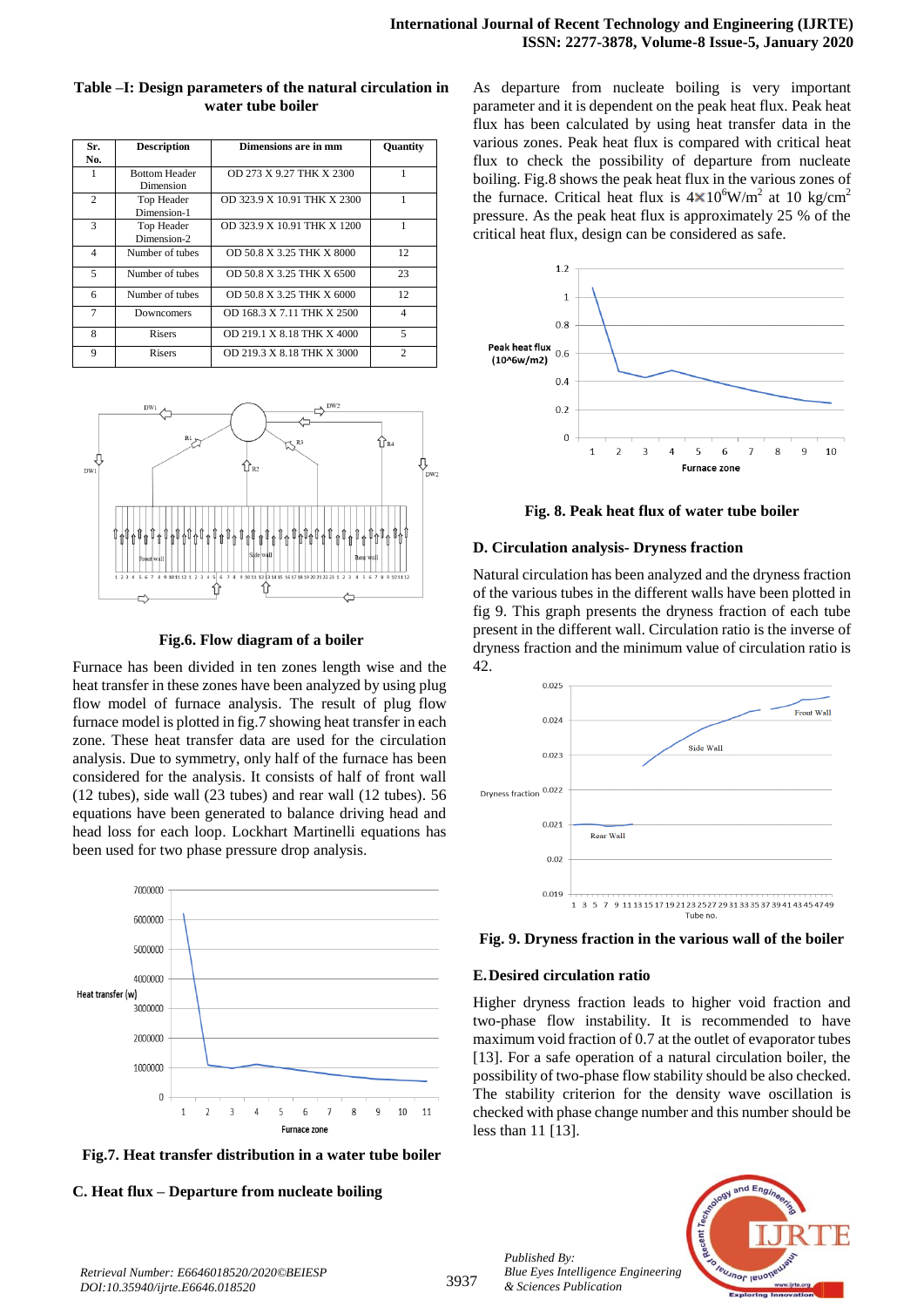Phase change number at the outlet of evaporator tube  $(X_e)$  is calculated by following equation.

$$
X_e = \frac{\left(1 - \frac{\rho_v}{\rho_l}\right)}{\left\{\left(\frac{1}{\alpha_e} - 1\right) + \frac{\rho_v}{\rho_l}\right\}}
$$
\n(10)

Using these two criteria, acceptable circulation ratio has been plotted. Fig.10 presents the required circulation ratio from the criteria of maximum void fraction and two-phase flow instability. Maximum of the dryness fraction can be checked for the void fraction & two-phase flow instability. As per this graph, actual circulation ratio is 42 against the required circulation ratio of 30 at design pressure of 10 kg/cm<sup>2</sup>.





**Fig.10. Acceptable circulation ratio as a function of Pressure.**

#### **F. Circulation analysis- velocity profile**

Natural circulation boiler should be also checked for the possibility of phase stratification. Minimum velocity in tubes should be checked to avoid phase stratification. Recommended minimum velocity for a vertical tube should be 0.7 m/s and 1.2 m/s for horizontal tube [13]. Flow distribution analysis of natural circulation model can be used to plot the velocity distribution among the tubes. Fig.11 presents the velocity distribution among the tubes. This show the minimum velocity as 1.4m/s, which is quite higher than the required velocity.



**Fig. 11. Velocity profile in water tube boiler**

**Table-II: Summary report of failure analysis of a water tube boiler**

| Criteria                                 | Parameter            | <b>Estimated</b><br>Value         |                                         | <b>Acceptable design</b><br>norms         |
|------------------------------------------|----------------------|-----------------------------------|-----------------------------------------|-------------------------------------------|
| Departure<br>from<br>Nucleate<br>boiling | Heat flux            | $4\times10^6$<br>W/m <sup>2</sup> | Maximum $10^6$ W/m <sup>2</sup>         |                                           |
| Void<br>fraction                         | Circulation<br>ratio | 42                                | Minimum 30                              |                                           |
| Two<br>phase<br>flow<br>instability      | Circulation<br>ratio | 42                                | Minimum 15                              |                                           |
| Phase<br>stratificati<br>on              | Velocity             | $1.4 \text{ m/s}^2$               | Vertical<br>tube<br>$0.7 \text{ m/s}^2$ | Horizontal<br>tube<br>$1.2 \text{ m/s}^2$ |

# **V. CONCLUSION**

The circulation study of the boiler is the most important aspect of the design of the natural circulation of water tube boiler. In most of the boiler industry, circulation study is limited to the estimation of an average circulation ratio of a boiler. As discussed in the various section of this article, that circulation ratio should be always studied for the various failure modes to evaluate the robustness of hydraulic design of a natural circulation of a water tube boiler. The circulation analysis has been conducted for the water tube boiler and checked against the different failure modes. Table-2 presents the summary of the circulation analysis and failure analysis for the different failure criteria. The water tube boiler design has been found safe in all condition. This study presents the systematic approach in circulation analysis and identification of desired circulation ratio.

The water tube boiler has been found safe in normal condition but heat flux may change in some abnormal operating condition. The critical heat flux should be checked in abnormal condition to eliminate failure.

# **NOMENCLATURE**

- Driving force,  $kg/cm<sup>2</sup>$  $\Delta p$
- Acceleration due gravity,  $m/s<sup>2</sup>$ g
- Η Height of riser and downcomer column
- $\boldsymbol{K}$ Flow resistance of the circulation loop
- 0 Flow in the circulation loop
- $\Delta P$ Pressure drop in circulation circuit
- $X_{rr}$ Martinelli parameter
- ø Pressure drop multiplier
- $\dot{m}$ Flow, kg/s
- İ Volumetric flux
- $\boldsymbol{d}$ Tube diameter, (equivalent diameter of channel cross-section), m
- Quality of mixture  $\mathbf x$
- $X_{\alpha}$ Phase change number
- k Flow parameter
- $\boldsymbol{h}$ Heat transfer coefficient
- Heat fluxq

*Published By:*

*& Sciences Publication*